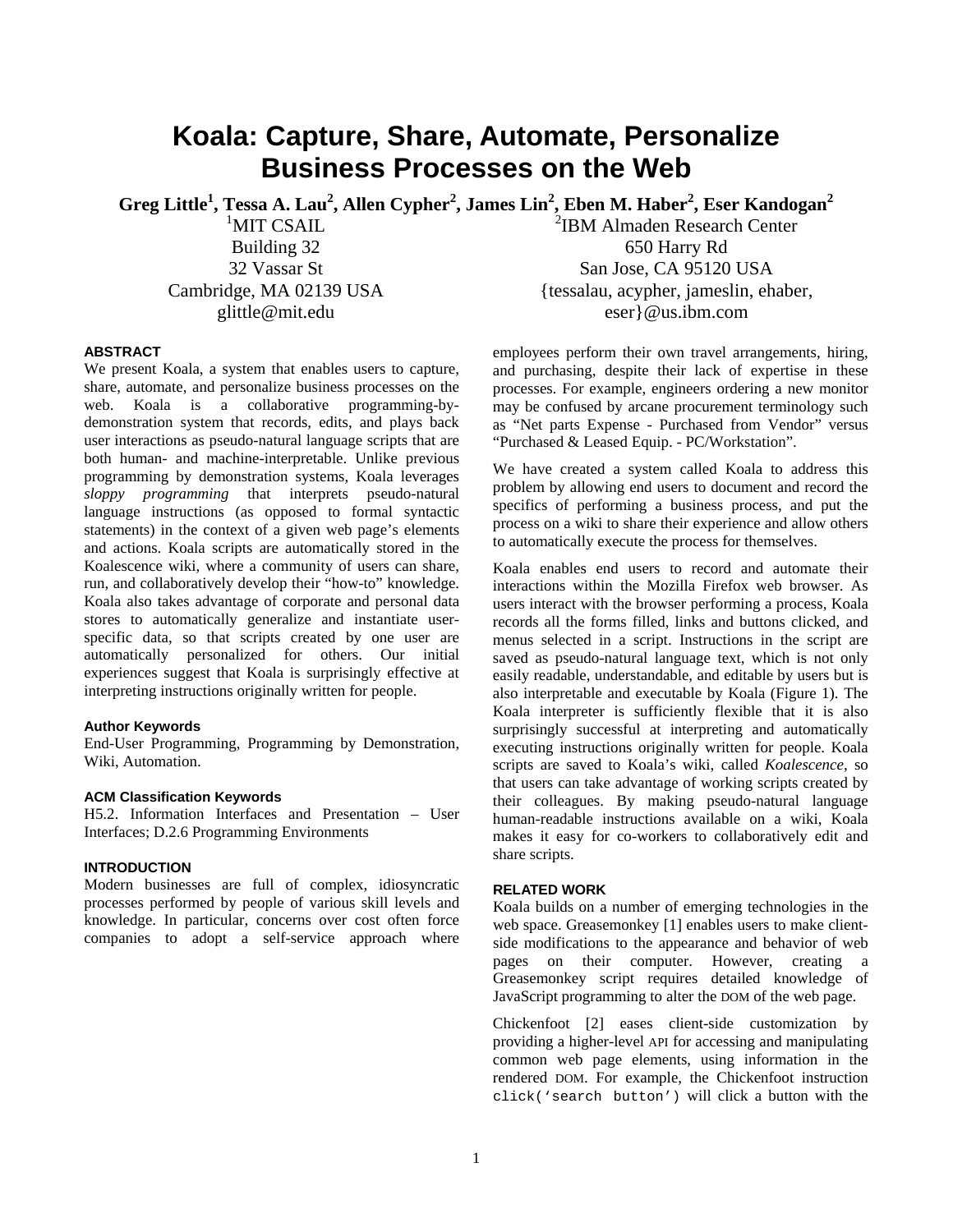text "search" on it. However, the Chickenfoot interface is still very much a programming interface, in which users write syntactically correct statements in the Chickenfoot programming language.

The Keyword Commands paper [3] advocates lowering the language barrier even further by removing formal syntax altogether. We call this approach *sloppy programming*. However, practical implementations of this idea require some assumptions. The Keyword Commands algorithm can interpret expressions composed of keywords, such as *click search button*, but it assumes that most keywords will map to some function in the underlying scripting language. This does not scale well to the verbose textual inputs that are likely to appear in how-to documents written for humans. Koala leverages the sloppy programming approach in the web domain by taking advantage of the fact that most web commands are flat: there is one verb, and one or two arguments. This assumption dramatically simplifies the algorithm, and makes it more robust to extraneous words. It can handle long expressions originally intended for humans.

Koala exposes the synergy of a new paradigm in end-user programming by combining features from: 1) sloppy programming as a human- and machine-understandable script representation; 2) programming by demonstration (PBD) to record and play back user actions; 3) data stores to





automatically personalize scripts; and 4) a wiki for sharing and collaborating on scripts. These features combine synergistically: the power of PBD is multiplied by humanreadable recordings of user actions, which can be read and corrected if necessary by the user. It also lends itself well to being shared on wikis, thus extending the reach of PBD systems from single-user personal automation to multi-user collaborative organizational memory. Data stores contribute to this synergy, and address a significant problem in enduser programming, by effortlessly generalizing recorded scripts and personalizing them for subsequent users. Both sides of this process become transparent and intuitive through the use of human-readable scripts and a simple human-readable database.

## **A USE CASE: ORDERING OFFICE PRODUCTS**

One of our first actual uses of Koala occurred when Tina wanted to order a type of pen through our company's online ordering system (BOND), but the pen was not listed in the online catalog. Tina didn't know how to proceed, so her colleague Edward emailed her step-by-step instructions, based on how he had ordered video cassettes which were not in the catalog. The following example is based on this use case.

Tina opens the Koala sidebar, and pastes in the instructions from the email from Edward and runs the script. Koala

> highlights the first step in red, which says login to BOND. The red means that Koala does not know how to perform the step, so Tina edits the script, which puts Koala into Record mode. When she selects the BOND website from her bookmarks, Koala records this in the script as: *go to https://www.buyondemand.com*/. Tina deletes the line *login to BOND* and runs the script again. Koala performs each step of the script automatically, pausing for each web page to load before continuing to the next step. Before executing each step, Koala highlights it in green, and visually flashes the corresponding button or input field on the web page so that the user can see what it is about to do.

> When Koala gets to the next-to-last step, it highlights that line in red and does not attempt to execute it. There are two reasons for this. Currently, Koala does not split multiple steps listed on a single line. More importantly, Koala does not attempt to execute any line containing the word "you". Instead, it waits for the user to perform the step manually. This is a simple and effective way to enable *mixed initiative* execution of scripts: the computer performs some steps and the user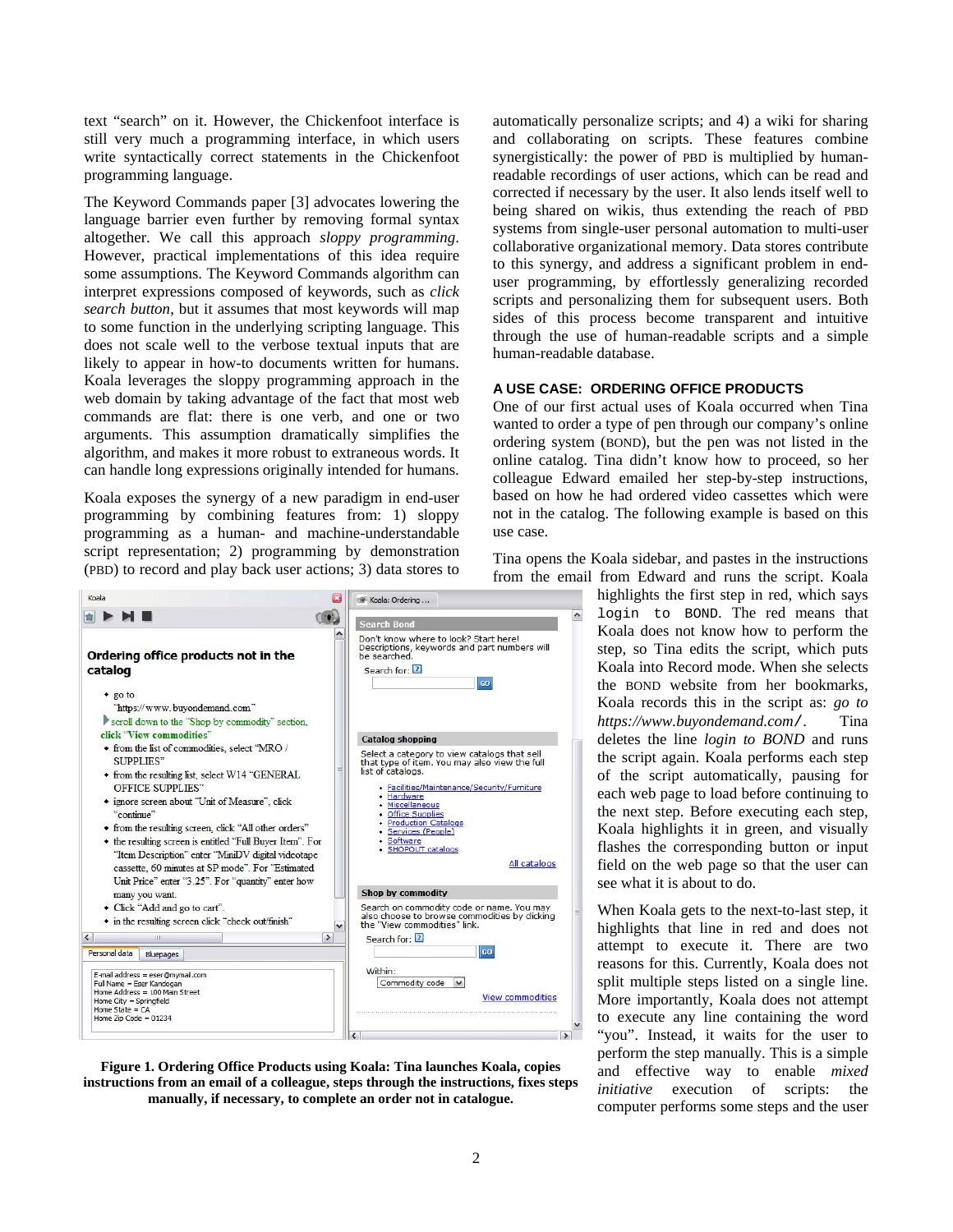performs others, usually the steps that are too complex to be worth automating. This is a staple of practical end-user programming [4].

When Tina has finished running the script, she clicks the Save button to store this script in the Koalescence wiki. She or her colleagues can edit it further, rate it, or comment on it. She can also email the script to her colleagues.

## **KOALA SLOPPY INTERPRETER**

Koala utilizes a *sloppy programming* approach that interprets pseudo-natural language instructions, as opposed to formal programming language statements that must be syntactically correct. Each step in a sloppy program is processed by an interpreter that tries to evaluate the step in the context of a given web page's content, elements, and available actions. For instance, given the Google home page, and the slop *click search button,* the interpreter would propose to programmatically click the search button.

We describe the algorithm in three basic steps, using the example instruction *type Danny into first name field* on a simple web form (Figure 2).

First, the interpreter enumerates all the possible actions associated with various HTML objects in the document, such as links, buttons, text boxes, combo-box options, check boxes, and radio buttons. For each of these objects, the interpreter associates a variety of keywords, including the object's label, synonyms for the object's type, and action verbs commonly associated with the object. For instance, the *First name* field of a web form ( $\circledA$  in Figure 2) would be associated with the words *first* and *name*, because they are part of the label. It would also associate *textbox* and *field* as synonyms of the field's type. Finally, the interpreter would include verbs commonly associated with text fields such as *enter*, *type*, and *write*.

Next, the interpreter searches for the object that matches the greatest number of keywords with the slop. In the example, textbox  $\widehat{A}$  would match the keywords *type*, *first*, *name* and *field*, with a score of 4. In contrast, textbox  $\circledB$  would only match the keywords *type* and *field*, with a score of 2.

Finally, the system may need to do some post-processing on the slop to extract arguments (e.g. *Danny)*. The key idea of this process is to split the slop into two parts, such that one part is still a good match to the keywords associated with the web object, and the second part is a good match for a string parameter using various heuristics (e.g. has quotes around it, or is followed/preceded by a preposition). In this example, the parts are: *type into first name field* (with 4 keyword matches), and *Danny* (which gets points for being followed by the preposition "into" in the original slop).

Note that our scripts consist only of human-readable text. We do not save interpretations or any other additional information with the script. This is a radical departure from



**Figure 2. A simple web form.** 

previous PBD techniques but is surprisingly effective, since a web page provides a very small search space. As with Chickenfoot [2], the use of textual labels to identify web page elements makes Koala scripts more robust to changes in the page, since we expect that developers will keep constant this proximate text-labeling, to avoid confusing their users. Furthermore, this representation facilitates wikistyle collaboration: users can simply edit the text document to change the script. Finally, users can also utilize existing how-to documents to import scripts into Koala, and have reasonably good success executing them.

#### **Understanding and Correcting Koala**

Because Koala's interpreter can sometimes be wrong, we have implemented several techniques to help the user know what the interpreter is doing and make corrections. We'll illustrate these techniques with the following example from Figure 1.

Suppose the user has selected the highlighted line: *scroll down to the "Shop by commodity" section, click "View commodities"*. Koala interprets this line as an instruction to click a link labeled *View commodities*. At this point, we want to make two things clear to the user: what is the interpreter planning to do, and why?

We show the user what the system is planning to do by placing a transparent green rectangle around the *View commodities* link, which is also scrolled into view.

We address the question of "why" by letting the user know which words in their slop lead the interpreter to its selection. In this case, the words *click*, *view* and *commodities* were associated with the link, so we make these words bold: *scroll down to the "Shop by commodity" section, click "View commodities"*.

If the interpretation was wrong, the user can click the triangle to the left of the line, which expands a list of alternate interpretations. These interpretations are relatively unambiguous instructions generated by the interpreter:

- *click the "View commodities" link*
- *click the "View contracts" link*
- *click the "Skip to navigation" link*

When the user clicks on any of these lines, the system places a green rectangle over the corresponding HTML control. If the line is the correct interpretation, they can click the Run or Step button to execute it. If not, they may need to edit the line. Failing that, they can add the keyword *you* (e.g., *you click the "View commodities" link*) so that